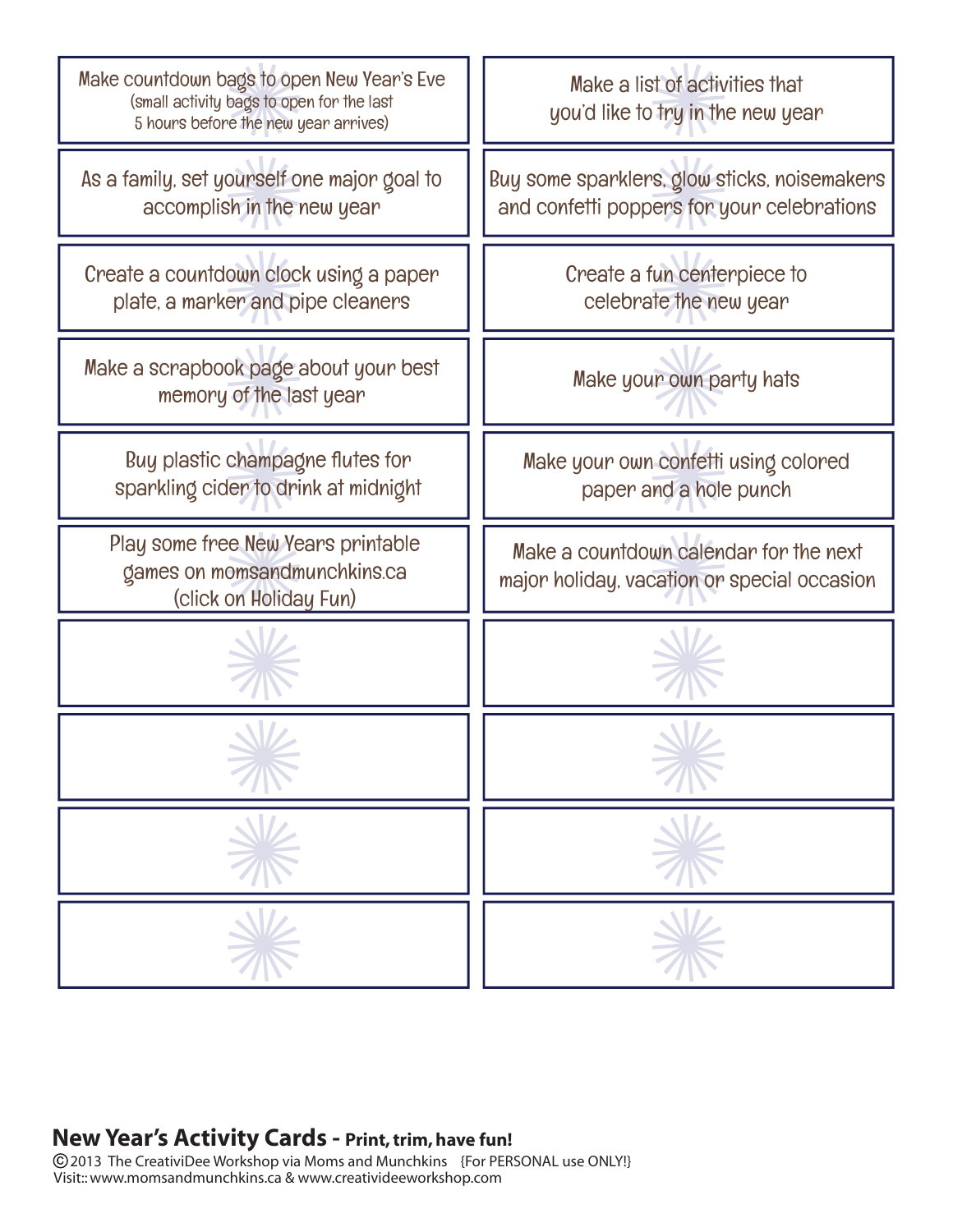![](_page_1_Figure_0.jpeg)

### **Valentine's Day Activity Cards - Print, trim, have fun!**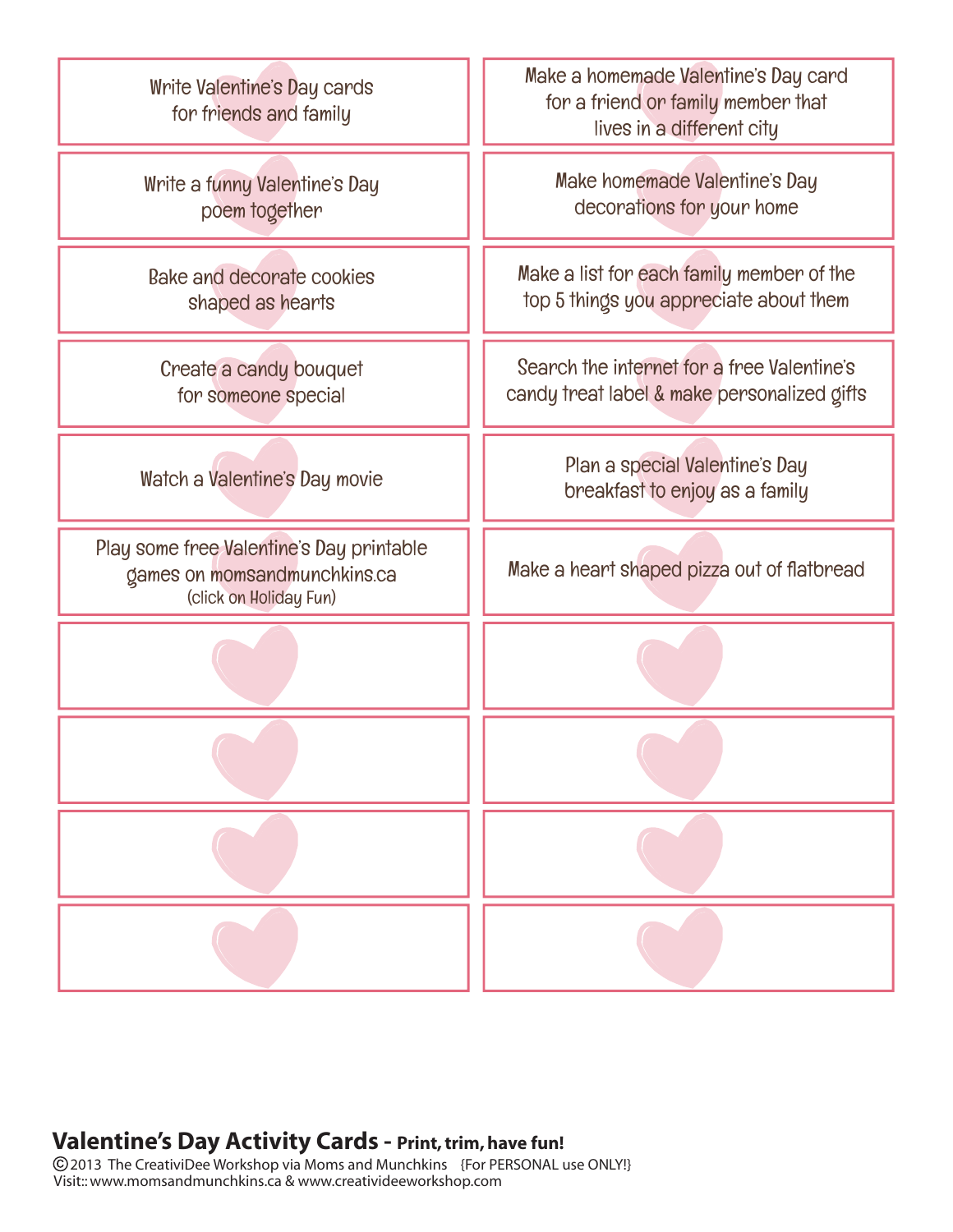![](_page_2_Figure_0.jpeg)

# **St. Patrick's Day Activity Cards - Print, trim, have fun!**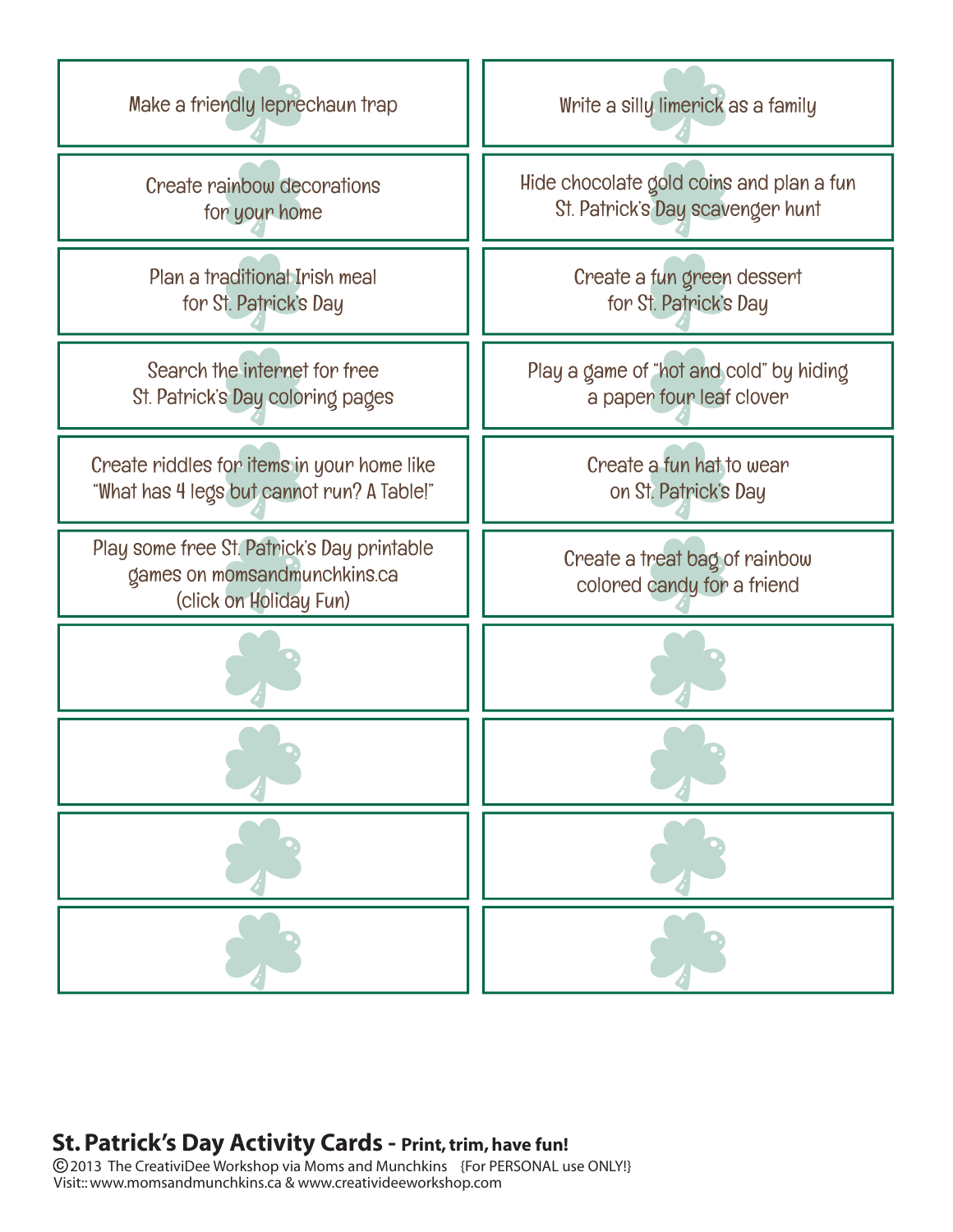![](_page_3_Figure_0.jpeg)

### **Easter Activity Cards - Print, trim, have fun!**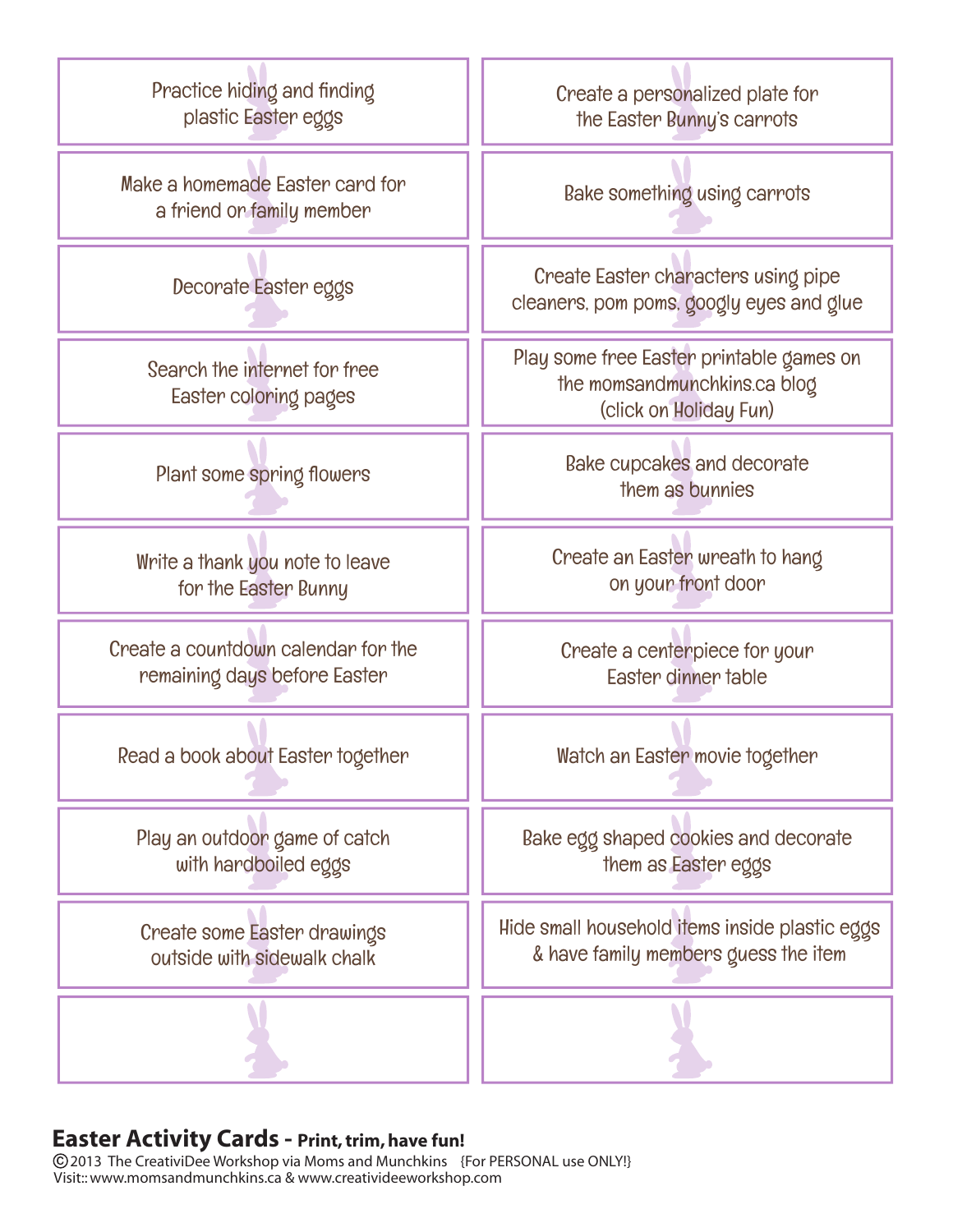![](_page_4_Figure_0.jpeg)

## **Canada Day Activity Cards - Print, trim, have fun!**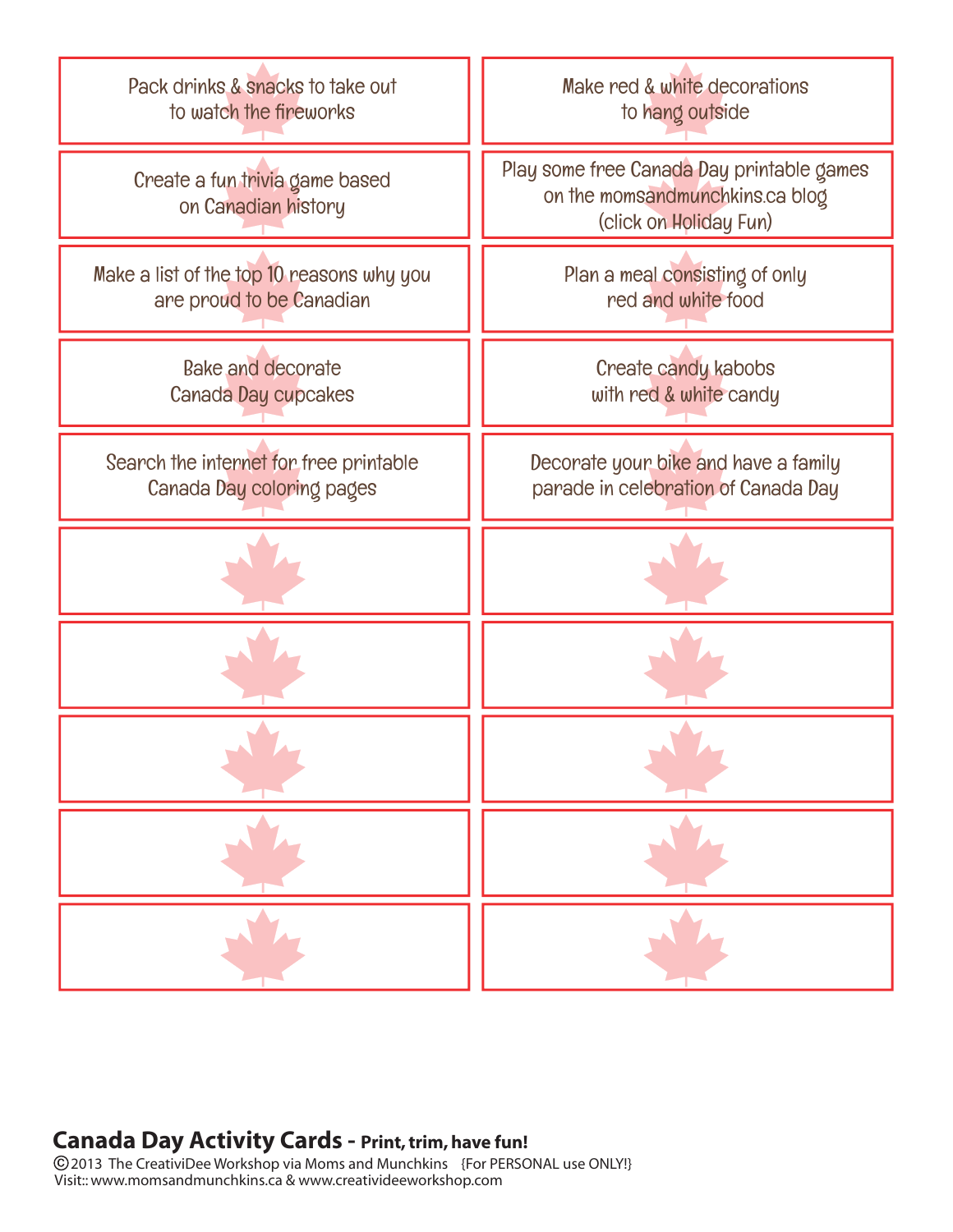![](_page_5_Figure_0.jpeg)

### **4th of July Activity Cards - Print, trim, have fun!**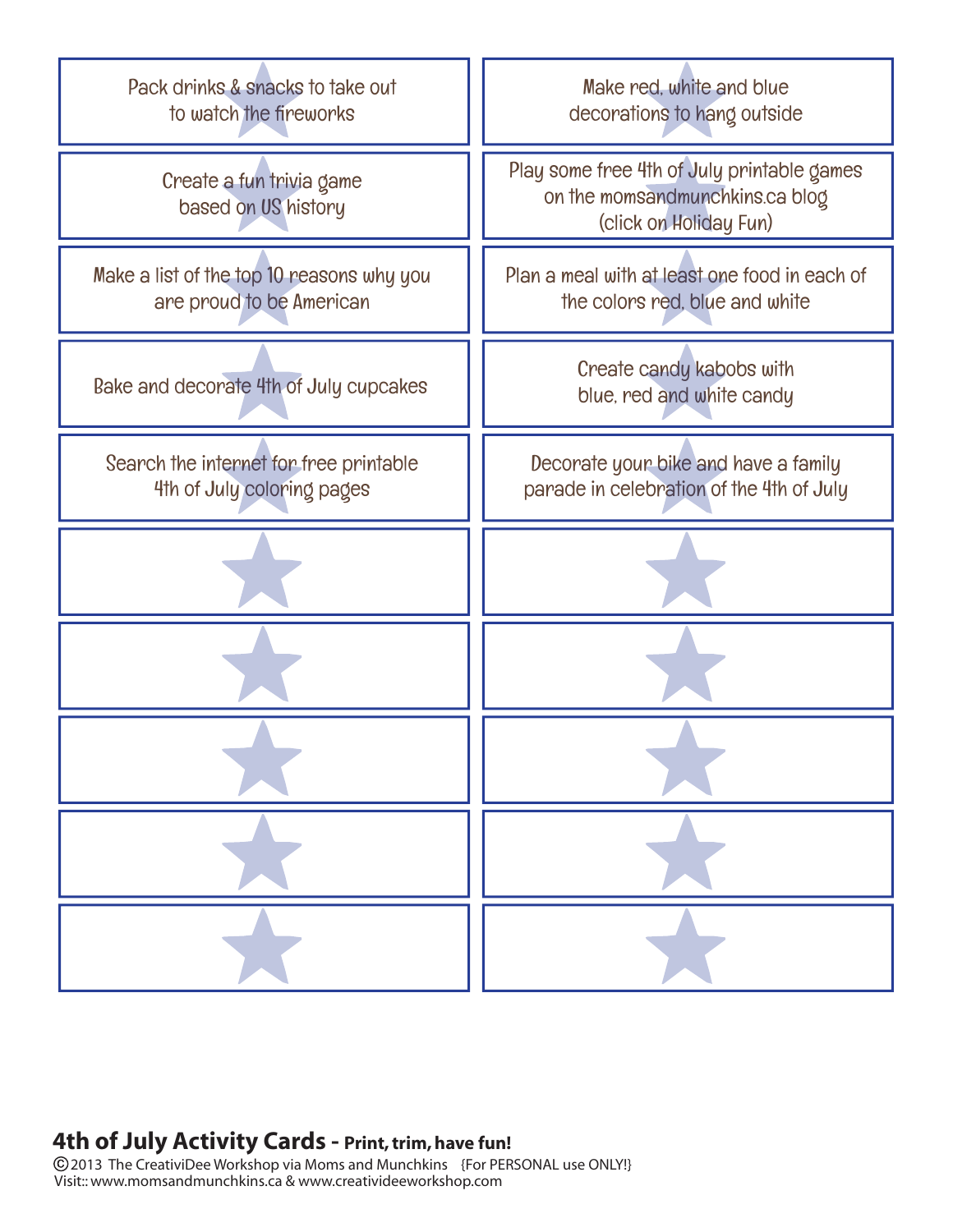![](_page_6_Figure_0.jpeg)

# **Thanksgiving Activity Cards - Print, trim, have fun!**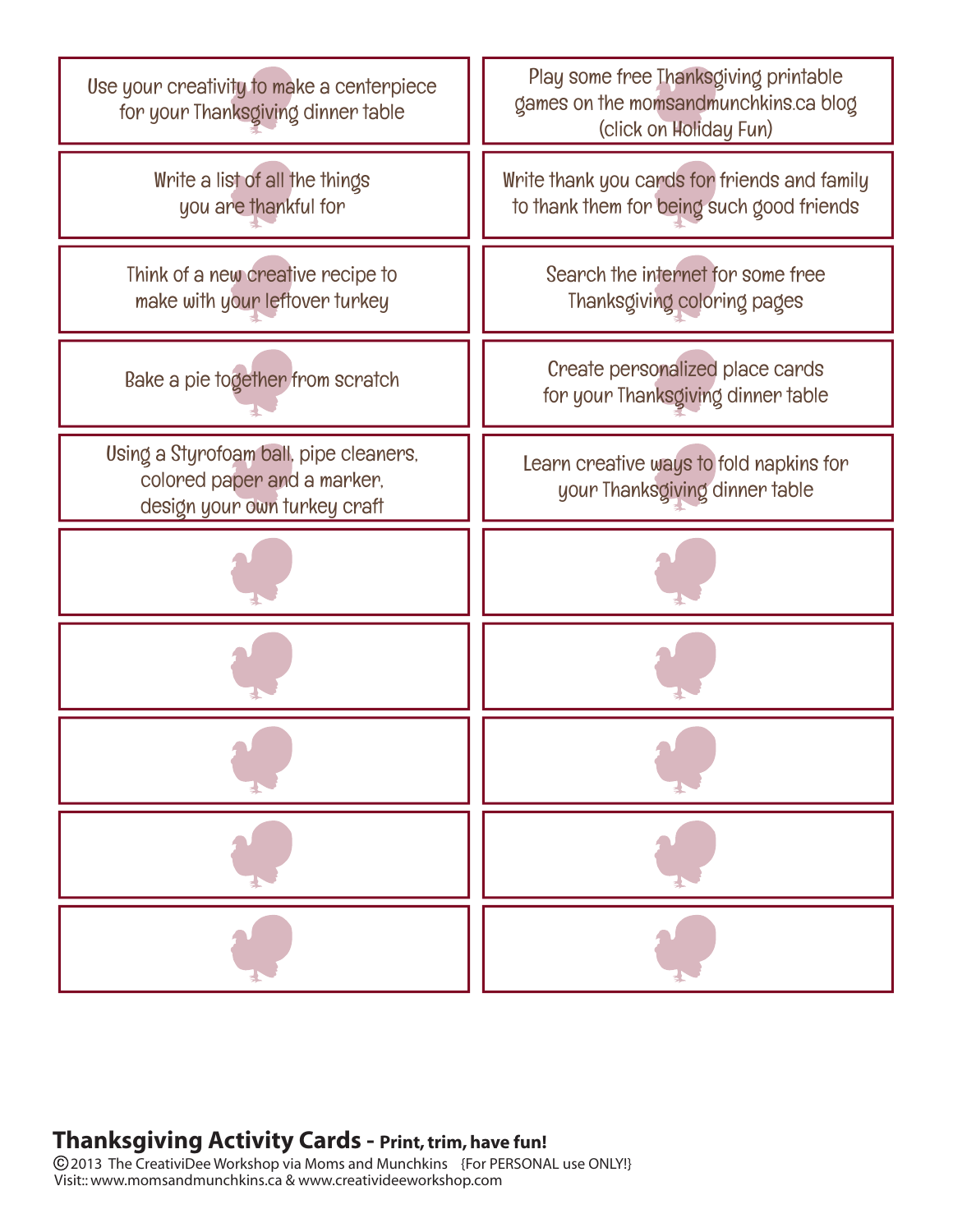![](_page_7_Figure_0.jpeg)

#### **Halloween Activity Cards - Print, trim, have fun!**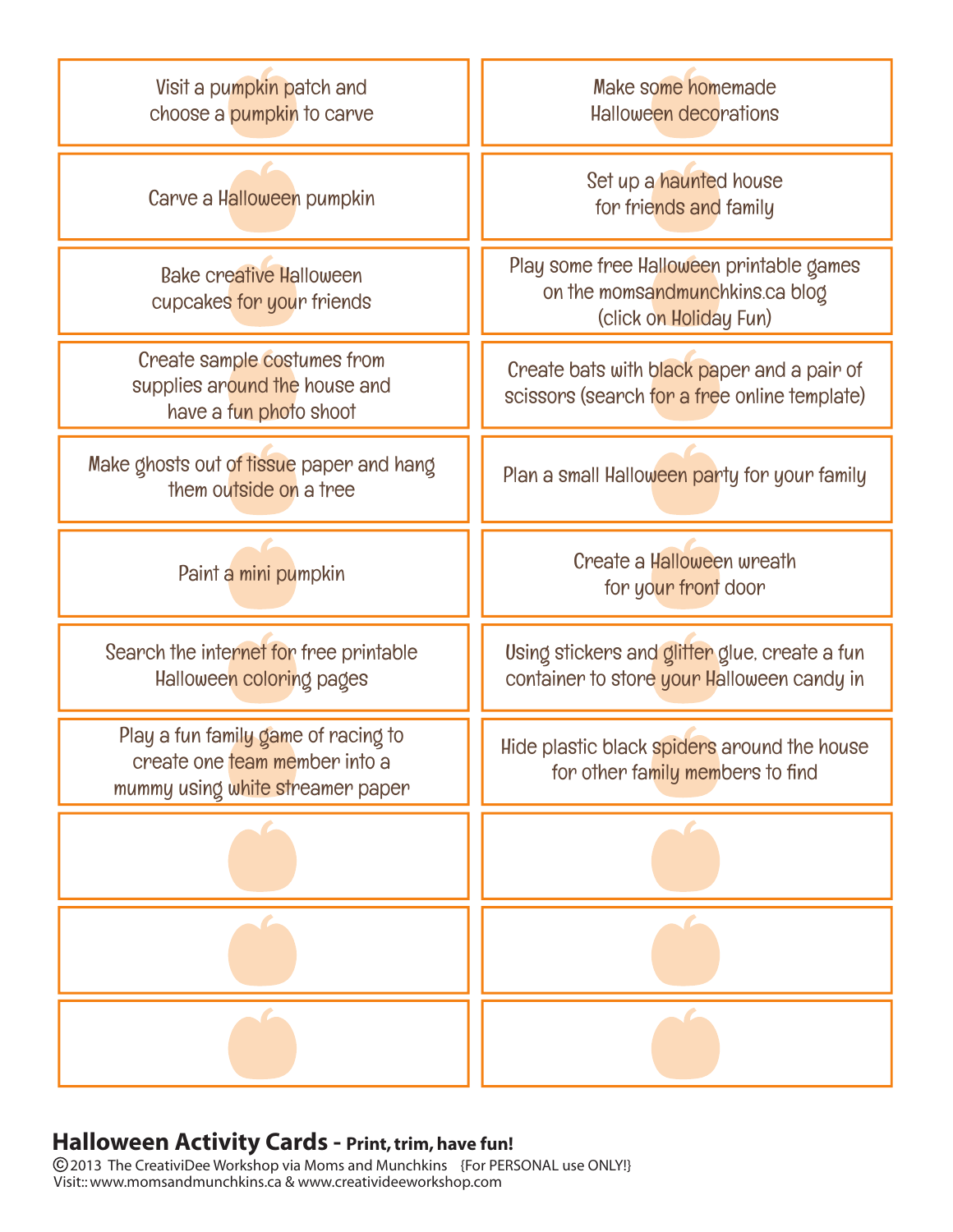![](_page_8_Figure_0.jpeg)

## **Christmas Activity Cards - Print, trim, have fun!**